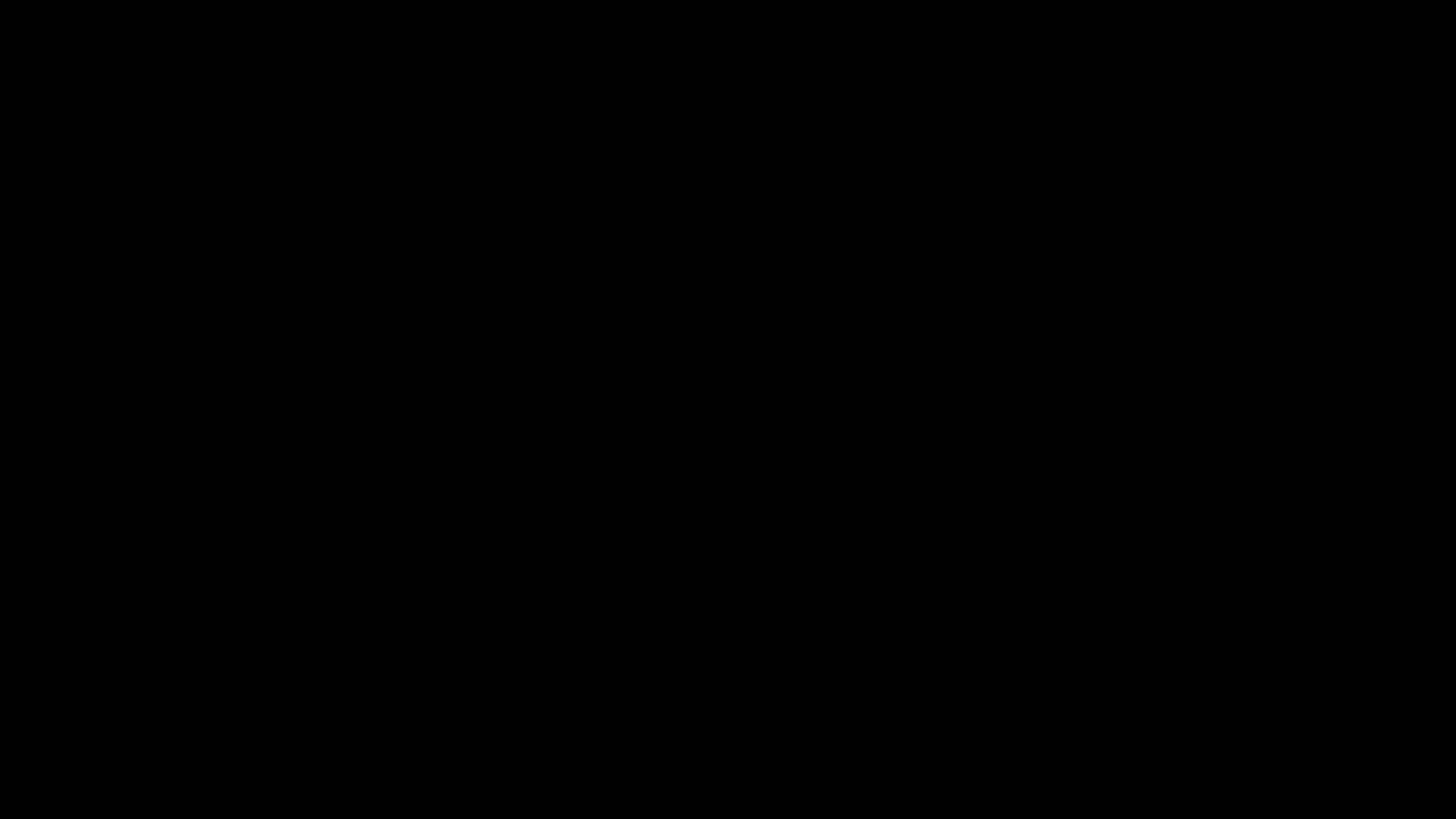"Now there was a man of the hill country of Ephraim whose name was Micah. He said to his mother, 'The eleven hundred pieces of silver which were taken from you, about which you uttered a curse in my hearing, behold, the silver is with me; I took it.' And his mother said, 'Blessed be my son by the LORD.'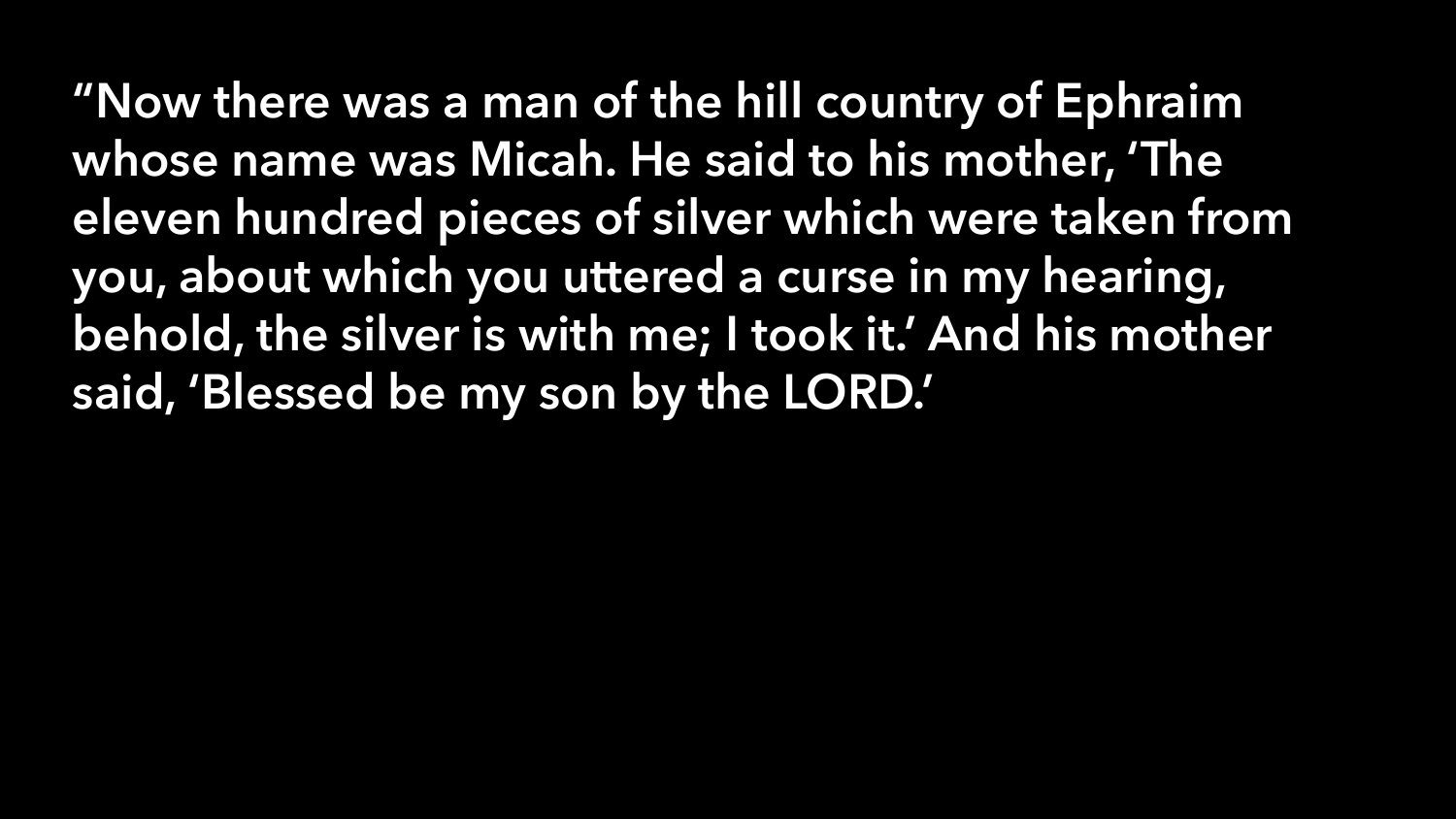He then returned the eleven hundred pieces of silver to his mother, and his mother said, 'I wholly dedicate the silver from my hand to the LORD for my son to make a graven image and a molten image; now therefore, I will return them to you.' So when he returned the silver to his mother, his mother took two hundred pieces of silver and gave them to the silversmith who made them into a graven image and a molten image, and they were in the house of Micah.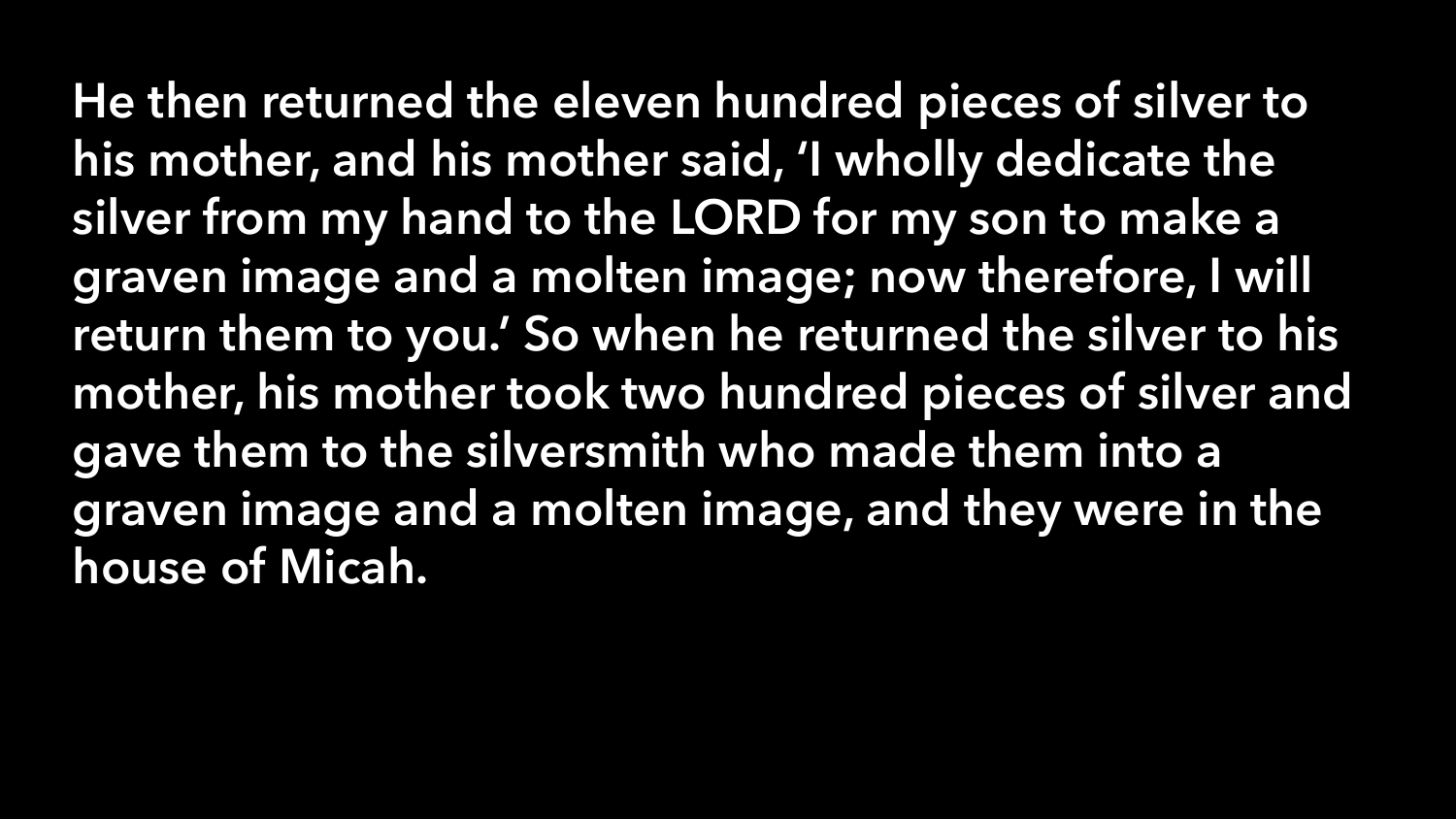And the man Micah had a shrine and he made an ephod and household idols and consecrated one of his sons, that he might become his priest. In those days there was no king in Israel; every man did what was right in his own eyes."

Judges 17:1-6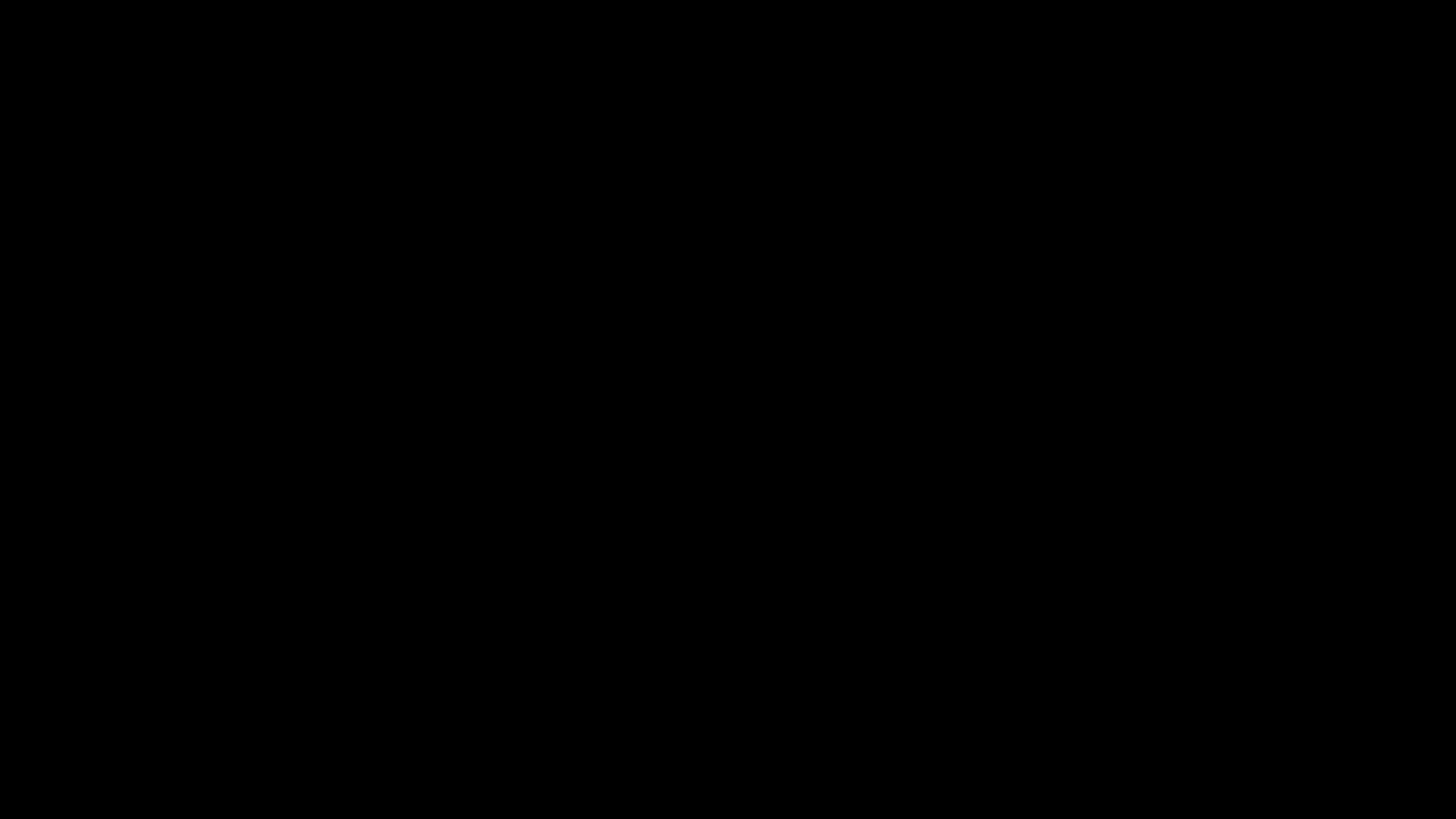"You shall not make for yourself an idol, or any likeness of what is in heaven above or on the earth beneath or in the water under the earth. You shall not worship them or serve them; for I, the LORD your God, am a jealous God."

Exodus 20:4-5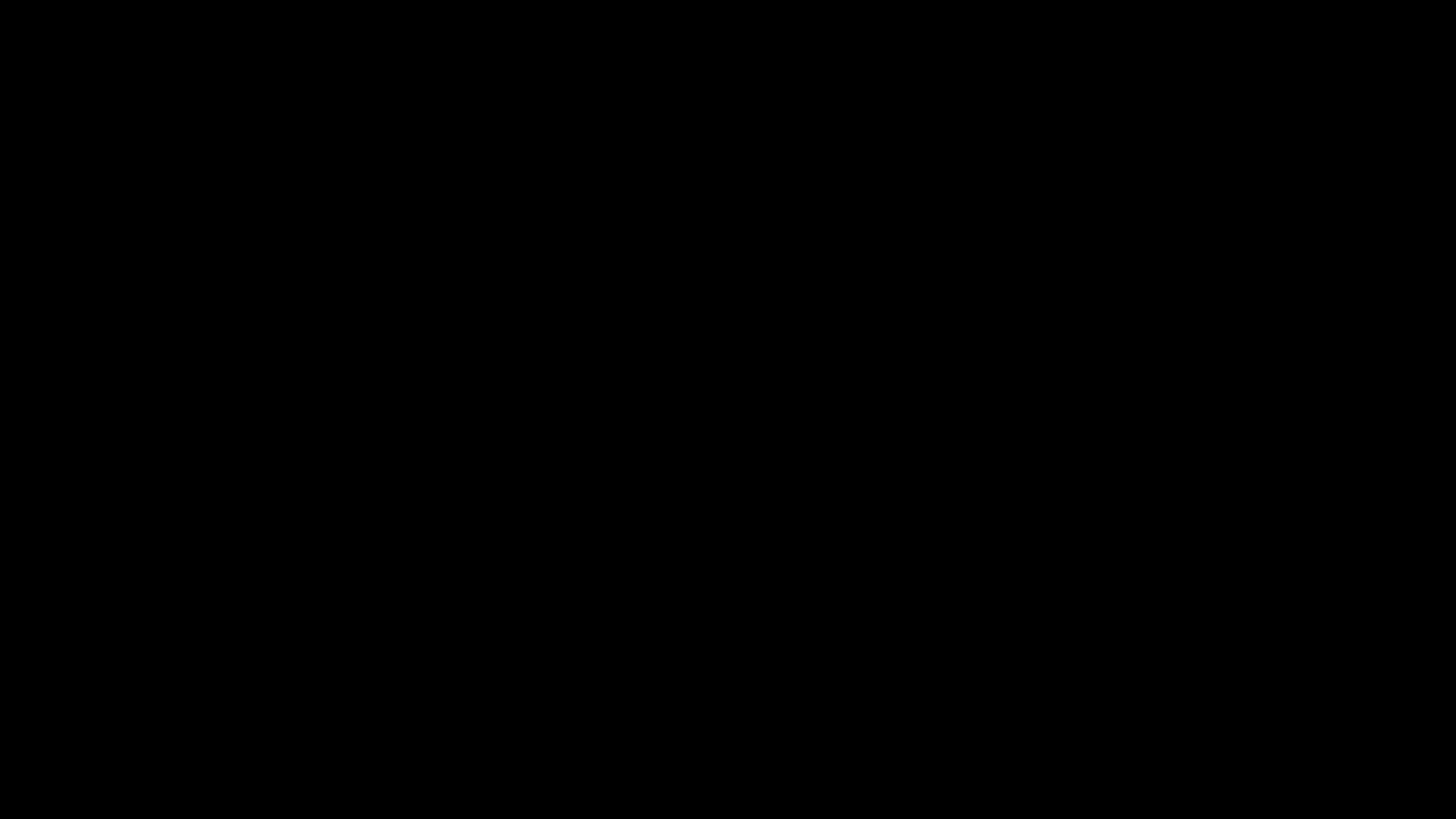Urim and Thummim (tucked inside the breast piece) **Exodus 28:30** 

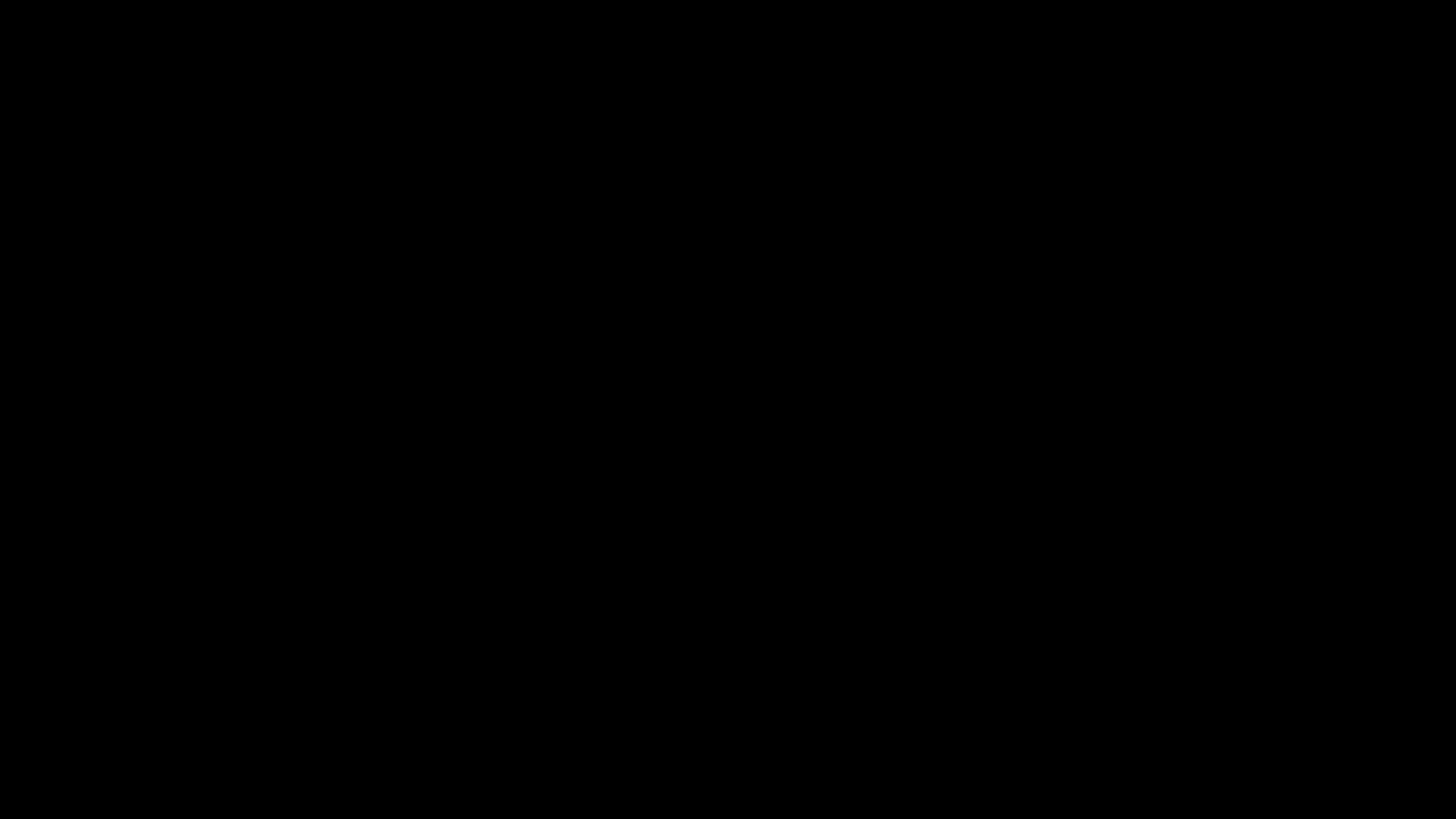"Has the LORD as much delight in burnt offerings and sacrifices as in obeying the voice of the LORD? Behold, to obey is better than sacrifice, and to heed than the fat of rams."

## 1 Samuel 15:22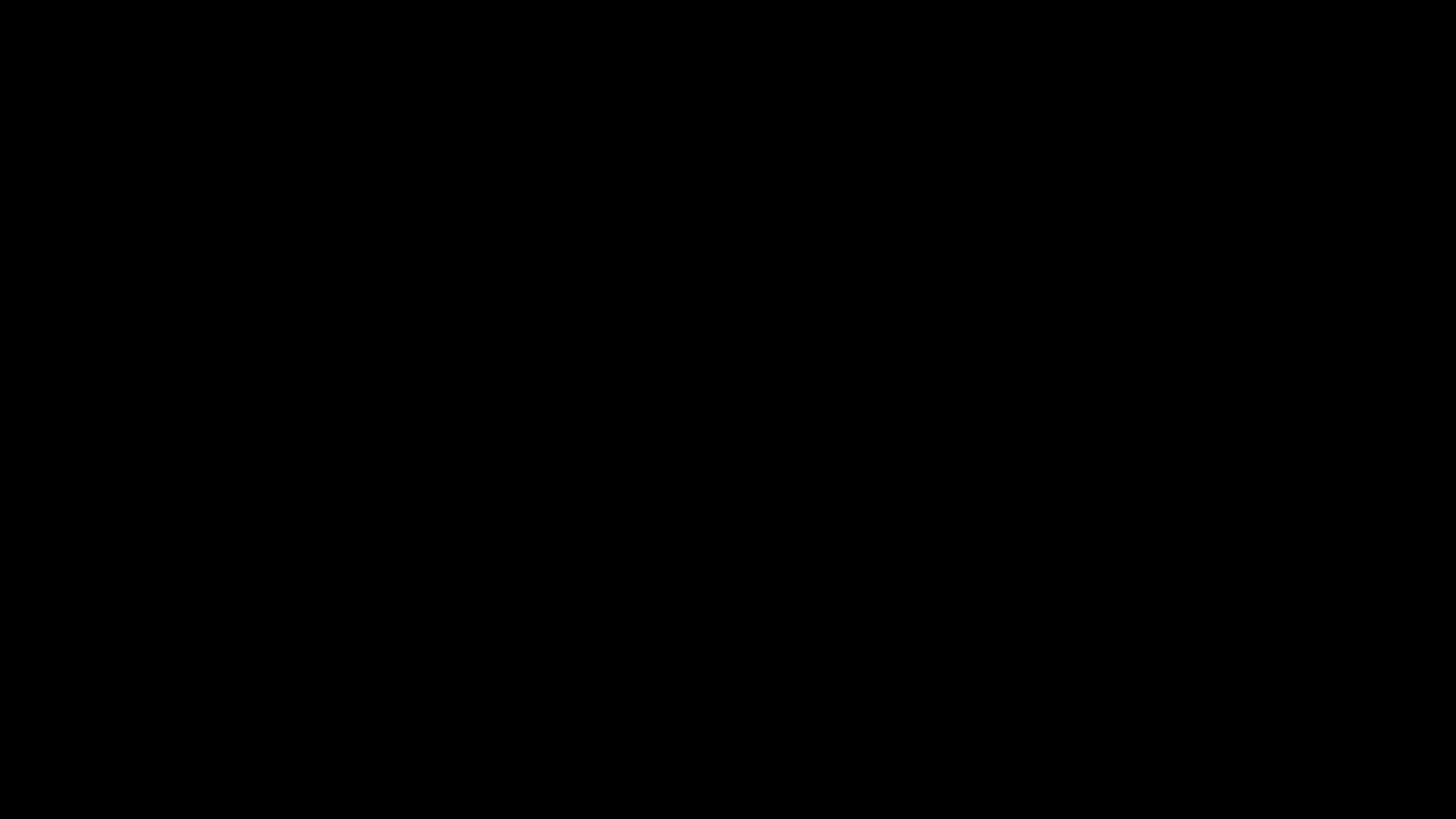"And let us consider how to stimulate one another to love and good deeds not forsaking our own assembling together as is the habit of some…"

## Hebrews 10:24-25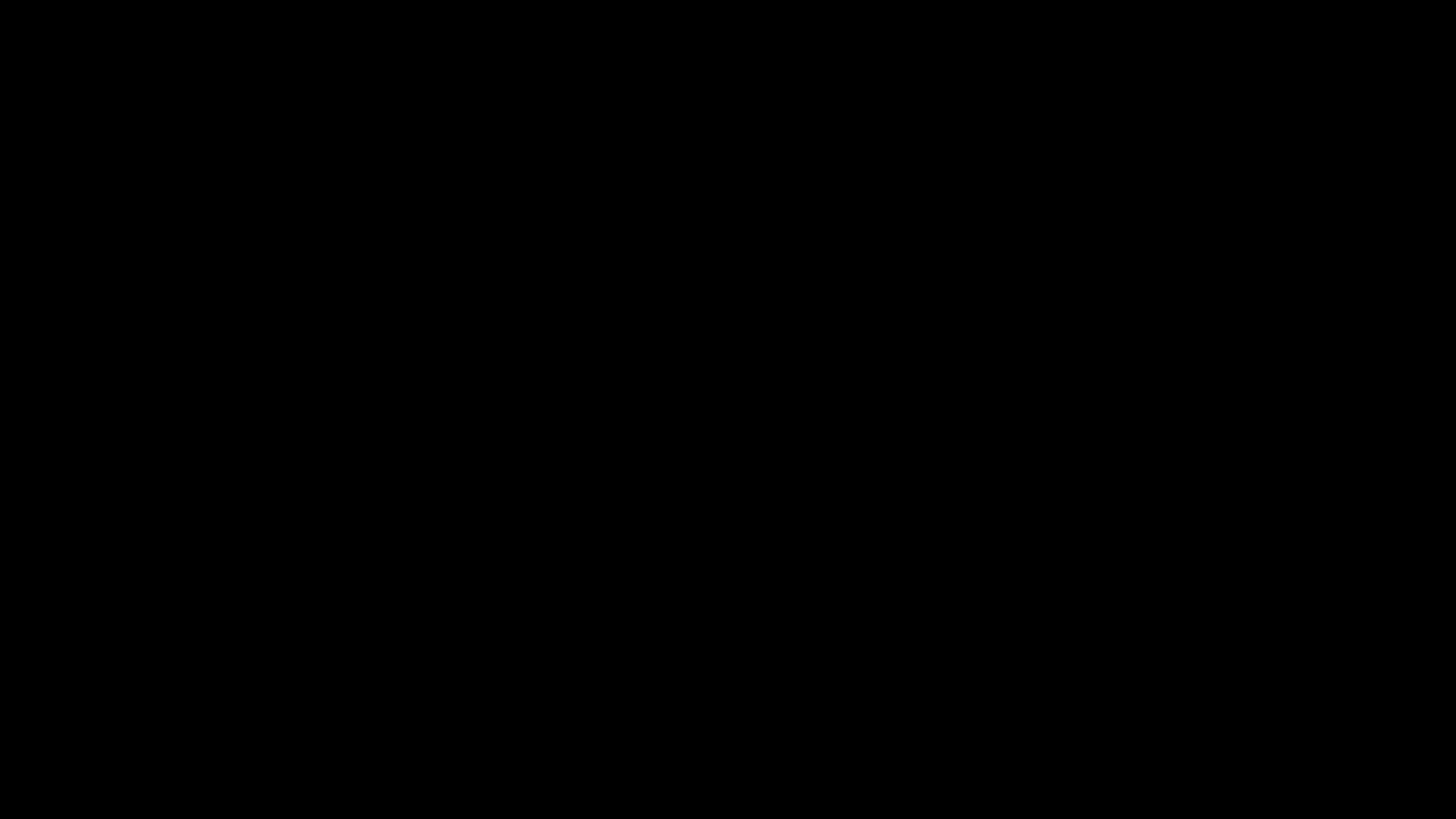"Now there was a young man from Bethlehem in Judah, of the family of Judah, who was a Levite; and he was staying there. Then the man departed from the city, from Bethlehem in Judah, to stay wherever he might find a place; and as he made his journey, he came to the hill country of Ephraim to the house of Micah."

Judges 17:7-8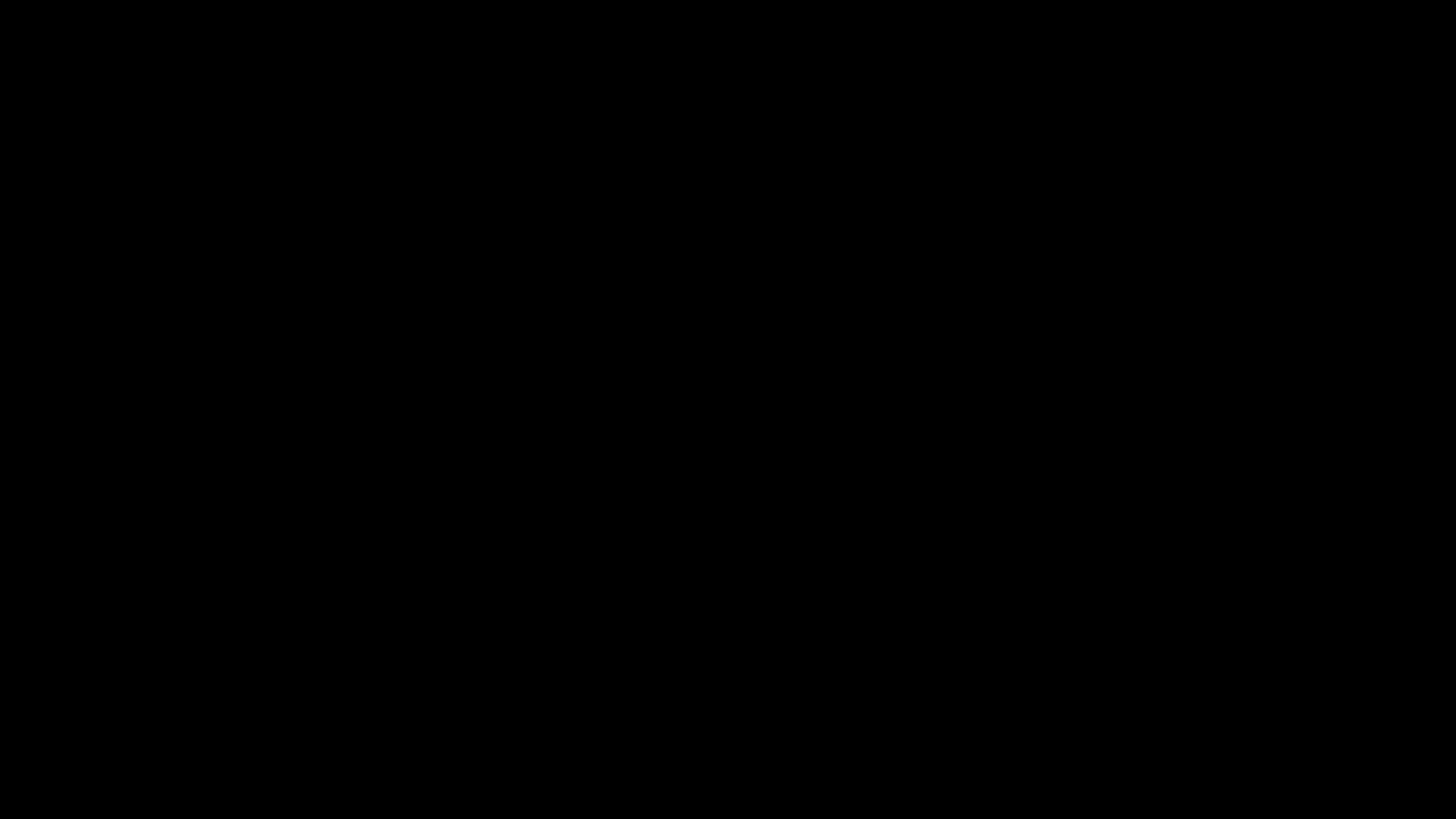"And Micah said to him, 'Where do you come from?' And he said to him, 'I am a Levite from Bethlehem in Judah, and I am going to stay wherever I may find a place.' Micah then said to him, 'Dwell with me and be a father and a priest to me, and I will give you ten pieces of silver a year, a suit of clothes, and your maintenance.' So the Levite went in."

Judges 17:9-10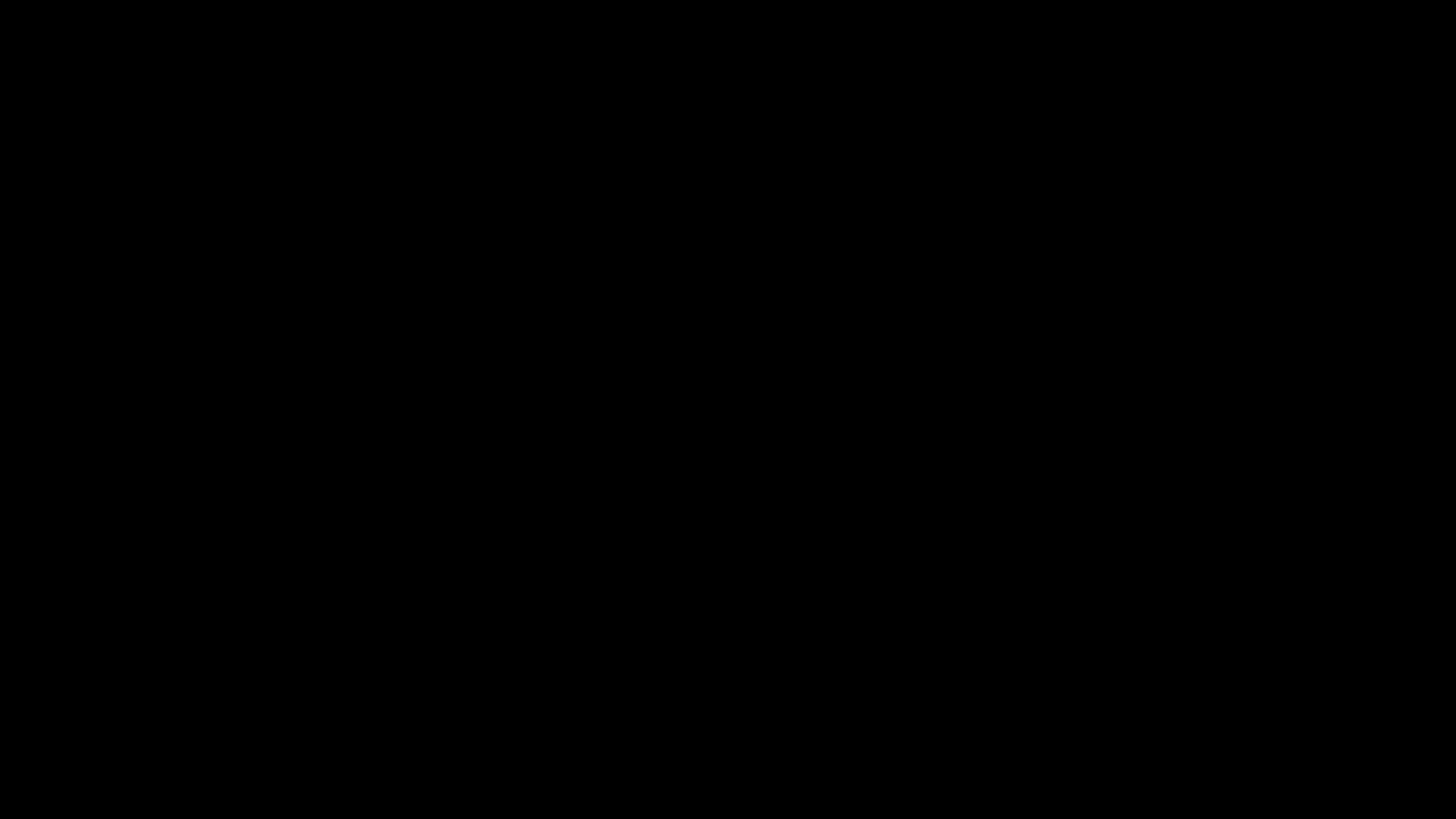"And the Levite agreed to live with the man; and the young man became to him like one of his sons. So Micah consecrated the Levite, and the young man became his priest and lived in the house of Micah."

Judges 17:11-12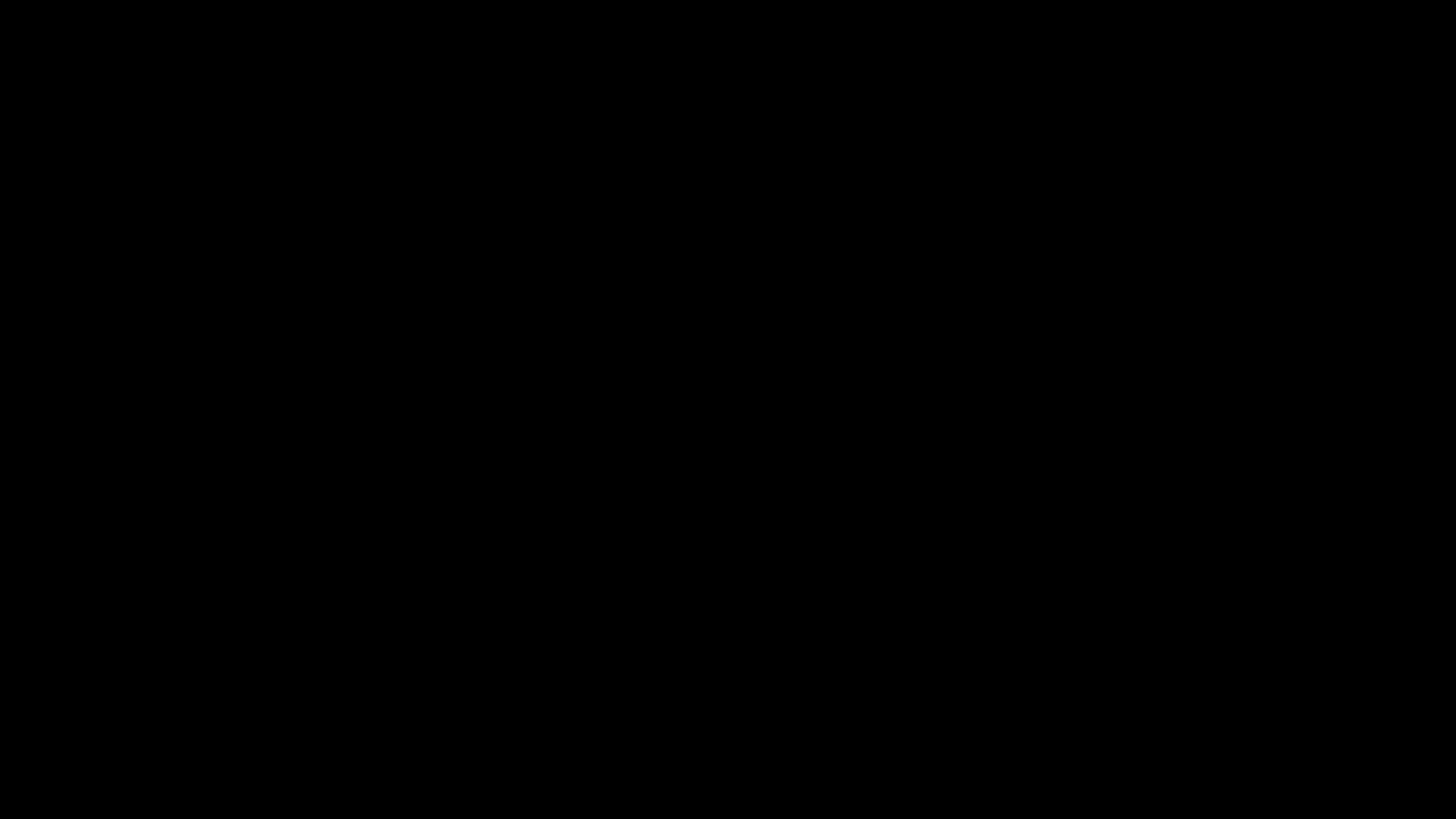## "Then Micah said, 'Now I know that the LORD will prosper me, seeing I have a Levite as priest.'"

Judges 17:13